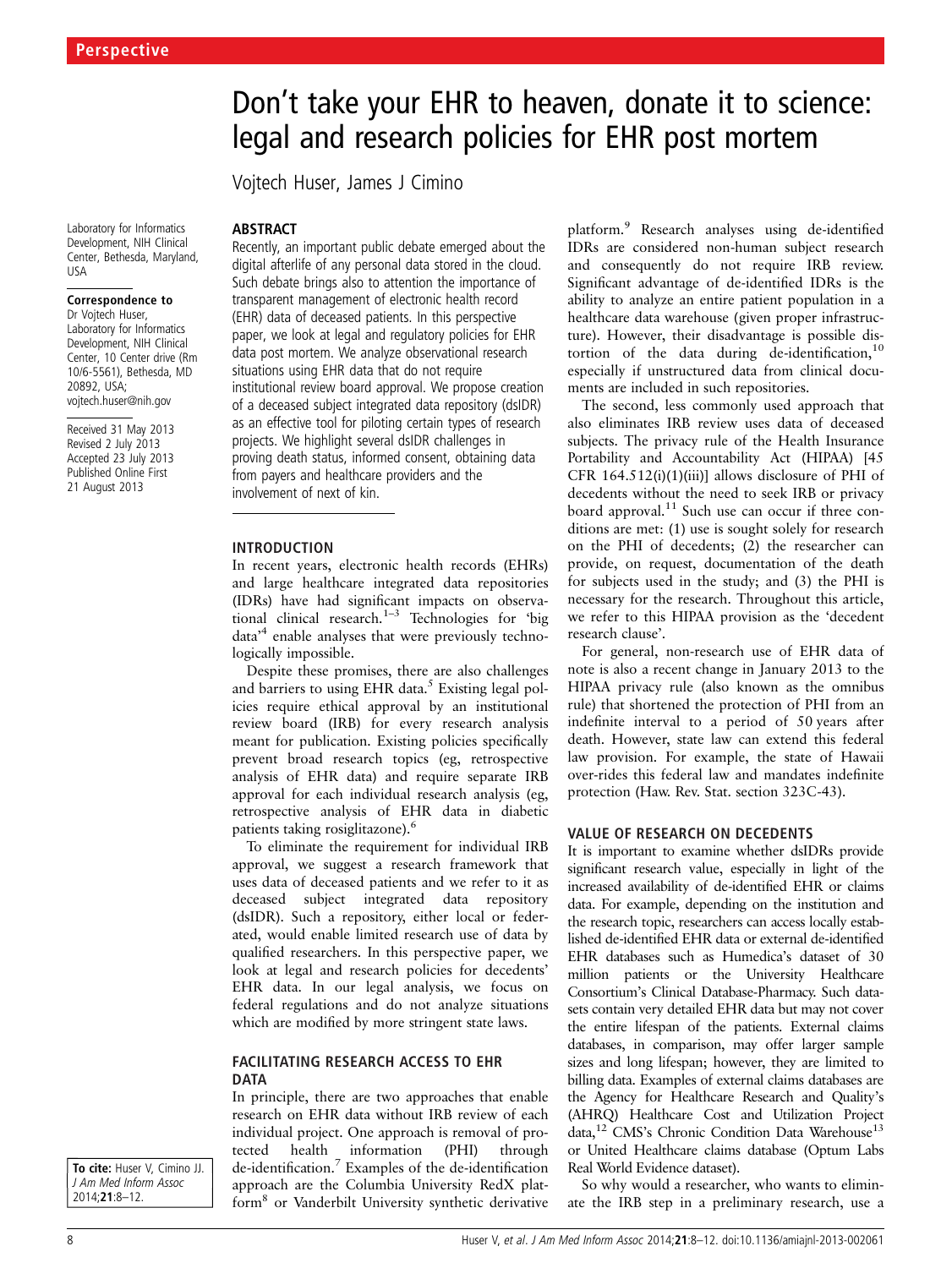Perspective

dsIDR when de-identified datasets are available? First, not all institutions have established de-identified IDRs with streamlined IRB processes. Establishing a high-quality de-identified IDR can be complex and expensive, mainly owing to de-identification costs to eliminate PHI from unstructured clinical documents and costs associated with modification of coded data (eg, diagnoses, demographics) that minimize re-identification risk (data suppression, generalization and perturbation).<sup>14</sup> Second, many of the external datasets can be expensive to license. In such cases, using the decedent research provisions in HIPAA is the only way to access EHR data that does not require IRB approval. Another advantage is that there is no requirement for de-identification, although, for unstructured clinical documents data, this depends on the type of clinical document. Whereas EHR records always contain what we refer to as primary PHI (information about the patient in question) they may also contain secondary PHI (information about individuals other than the primary patient, such as relatives or caregivers). Although not dealt with by the HIPAA decedent clause, privacy principles require removal of secondary PHI of any living individuals. We hypothesize that the number of secondary PHI elements is much smaller than that of primary PHI. Hence, the resulting distortion of clinical text data after secondary PHI removal is smaller than with de-identified, non-decedent EHR data where both primary and secondary PHI must be removed.

More research is needed on the exact occurrence of secondary PHI and on the different complexity of de-identification methods that distinguish between primary and secondary PHI. For example, any mention of geographic location or date may be preserved in dsIDR (unless it is part of secondary PHI). Most likely clear guidance will be needed on how, or whether at all, the traditional list of 18 private elements applies to decedent records. In the meantime, creation of phase I dsIDRs limited to only administrative billing data integrated with highly structured EHR data, which is guaranteed to be free of secondary PHI data, should be relatively easy, and it should offer a highly accessible resource of significant value to some researchers into comparative effectiveness and outcomes.

In addition to less need for de-identification and potentially smaller record distortion, another advantage of decedent clause research is the increased ability of researchers to integrate decedents' EHRs from multiple entities (multiple health plans or providers). Because the patient is deceased this permits dsIDR researchers to request the record using the decedent clause rather than research project informed consent.

dsIDRs have two significant disadvantages. The first is smaller sample size compared with analyzing entire populations. The second disadvantage is the inability to analyze recent EHR data. Most deceased patients will be older patients (2011 USA average life expectancy is 78.6 years) and analysis of EHR

events occurring at mid-life stage will thus be working with data that may be decades old. For some medical conditions or research projects in which clinical documentation and treatment patterns change rapidly this may be a limitation. However, we envisage the dsIDR to be a piloting platform that leads to full IRB-reviewed research proposals investigating complete IDR populations as the next step. In many informatics projects (eg, named entity recognition methods) or clinical research (eg, natural history studies) these two limitations may be acceptable. Table 1 compares de-identified EHR repositories with the proposed dsIDR.

#### DECEASED SUBJECTS' IDRS

We see significant value in explicitly defining the concept of dsIDRs and developing a set of best informatics practices for researchers who need to pilot an EHR analysis project without seeking complex IRB approval.<sup>6</sup>

We envision the dsIDR to be available for limited use in research (not in the same sense as the HIPAA limited dataset on living patients), guarded by a login mechanism allowing access only to eligible researchers. Despite the earlier discussion of lesser de-identification, we envisage that the final dsIDR data extracts released to researchers would have erased patient names, medical record numbers and exact street addresses where they are recorded in structured form since those have limited research value. The terms of use of the dsIDR would ensure research use only, forbid users from re-identifying patients or living secondary PHI parties or conduct analyses related to malpractice. Federation of dsIDRs from multiple institutions would enable the variability of EHR records across institutions to be studied. Existing credentialing systems, such as electronic Research Administration commons<sup>15</sup> could even be leveraged for such systems.

The possible sample size of a national scale dsIDR is indicated by the fact the Central Intelligence Agency Factbook estimates that each month about 221 thousand deaths occur in the USA. This implies that over a period of 2 years the dsIDR may accumulate 2.6 million patients in a national dsIDR if a 50% accrual rate is achieved.

A long-term perspective further emphasizes the possible value of dsIDRs, since data on deceased subjects in any healthcare research warehouse will at some point prevail over data on living individuals. This rise can be already be seen in current repositories and is also evident from demographic estimates comparing the total number of dead versus living people.<sup>16 17</sup>

#### CHALLENGES

In addition to the limitation of sample size, we discuss several additional dsIDR challenges that require legislative, regulatory, or technical solutions (summarized in box 1).

| Table 1<br><b>EHR</b> data (de-identified)                                                                                                                                                                                                              | Comparison of research databases that do not require IRB approval<br><b>Claims (de-identified)</b>                                                                                                                                                                                                                           | dsIDR (deceased patients)                                                                                                                                                                                                                                                                                                                                   |
|---------------------------------------------------------------------------------------------------------------------------------------------------------------------------------------------------------------------------------------------------------|------------------------------------------------------------------------------------------------------------------------------------------------------------------------------------------------------------------------------------------------------------------------------------------------------------------------------|-------------------------------------------------------------------------------------------------------------------------------------------------------------------------------------------------------------------------------------------------------------------------------------------------------------------------------------------------------------|
| $\blacktriangleright$ Detailed EHR data<br>$\blacktriangleright$ Free-text, unstructured data are distorted by<br>comprehensive de-identification (primary and<br>secondary PHI)<br>$\triangleright$ Whole patient population accessible to<br>research | • Limited to claims data only (eq. no laboratory results)<br>Claims data may be distorted by techniques that try to<br>▶<br>mitigate re-identification risk (data suppression,<br>generalization and perturbation)<br>No clinical documents<br>$\blacktriangleright$<br>Whole patient population accessible to research<br>ь | $\triangleright$ Detailed EHR data<br>Smaller de-identification distortion of free-text data<br>in clinical documents (removal of only secondary<br>PHI of living people)<br>Show dsIDR research protocol allows consolidation of<br>data from multiple payers and providers (after<br>death data retrieval)<br>Smaller sample size; only deceased patients |
| dsIDR, deceased subject integrated data repository; EHR, electronic health record; IRB, institutional review board; PHI, protected health information.                                                                                                  |                                                                                                                                                                                                                                                                                                                              |                                                                                                                                                                                                                                                                                                                                                             |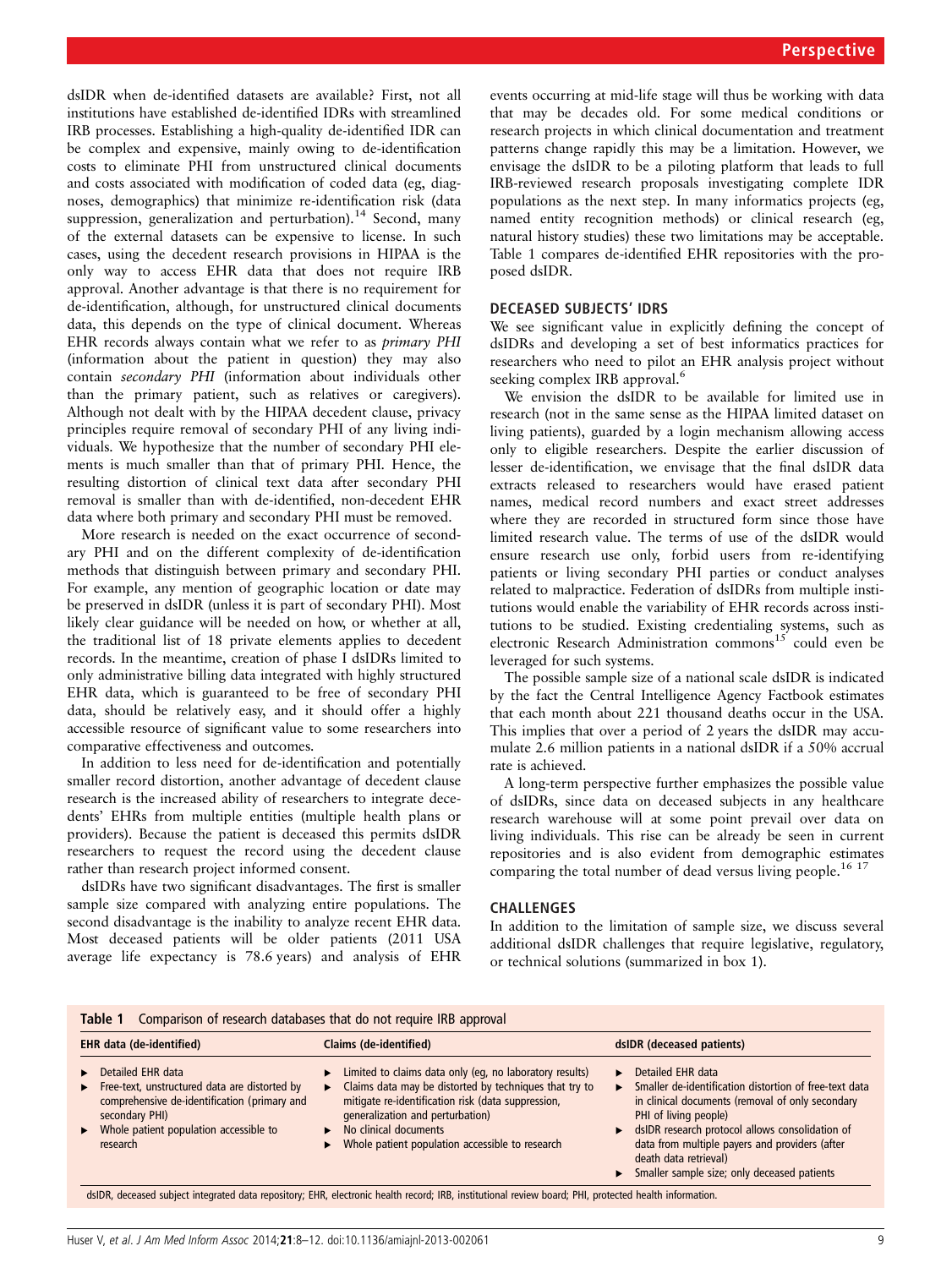## Box 1 Summary of immediate regulatory and policy challenges

- ▶ Rules clarifying necessary documents proving death status (when exercising HIPAA decedent clause)
- ▸ Obtaining EHR data after death from health plans and small providers (financial remuneration issues, authorizing a research team to be HIPAA 'personal representative')
- ▸ Ability of next of kin to donate EHR of deceased family members, disagreement management
- ▸ Clarification of legal claims resulting from secondary PHI against researchers using the decedent clause
- ▶ Preventing destruction of the EHR when minimum record retention period elapsed

EHR, electronic health record; HIPAA, Health Insurance Portability and Accountability Act; PHI, protected health information.

1. Proving death status: Many informatics projects benefit from the largest possible sample size and thus the potential dsIDR should try to capture all deceased patients. Maintaining a reliable record of all deceased patients is a key infrastructure consideration for a dsIDR. A centralized informatics infrastructure would greatly simplify the need for individual researchers intending to use the HIPAA decedent clause to prove deceased status of all patients involved in the research question. The decedent research clause places the burden of proof of death on the data requestor rather than on the holder of the data (eg, a health insurance company). Death status can be obtained using local sources, such as death observed during a hospital stay. A 2007 AHRQ study indicates that around 32% of deaths occur in hospitals. The remaining 68% have to be captured from external sources, such as nursing homes or health plan data, or national sources, such as the Social Security Death Master File (DMF). However, the DMF may be incomplete or contain false-positive entries. A study in 2001 showed that the DMF contains 94.5% of deaths of people aged  $\geq 65$ .<sup>18</sup> A government audit in 2008 estimated that the DMF true-positive rate is 99.97%. HIPAA does not state whether DMF data are sufficient proof of death for researchers using the decedent clause.

Creating an informatics infrastructure that would support researchers' ability to prove deceased status when requesting their EHR records has significant costs. The official DMF copy distributed by the National Technical Information Service costs US\$1825 in initial costs plus US\$3650 for quarterly updates.<sup>19</sup> The National Death Index from the National Center for Health Statistics, which is another source of death data, can be even more expensive.<sup>20</sup> Many healthcare institutions—for example, members of the Health Maintenance Organization Research Network, have mechanisms for importing externally provided death status data. Since the DMF represents a public resource, possibly made more widely available owing to the Freedom of Information Act, $2<sup>1</sup>$  we envision national efforts to streamline the determination of death status, perhaps by the Clinical and Translational Science Award consortium or other research networks.

Health plans (eg, Medicare advantage plans) that clearly register lack of monthly premium for an extended period of time (eg, 12 months) are also reliable sources of death status. This, combined with the absence of any unsubscribe request, is a very likely indicator of patient's death.

2. Informed consent: Traditionally, patient enrollment into patient registries and biobanks is accomplished with informed consent. Similarly, donation of corpses to research is governed by the 'declaration of intent' form defined by the Federal Uniform Anatomical Gift Act signed by either the patient while alive or by the surviving spouse or next of kin. The HIPAA decedent clause, however, enables research use of EHR data without such individual consent and with no rights of individuals to opt out of research use of their EHR post mortem. We refer to this situation as decedent clause dsIDR research. We envision this mode as the prevailing use case for most dsIDRs and such a repository would be much easier to create and administer. However, this research mode may be viewed by some privacy advocates as too permissive. To initiate a wider discussion, we also consider a second situation, in which a patient would somehow indicate, while they were alive, their willingness to donate their EHR after their death. In this case the dsIDR would, in addition to using the decedent clause, pursue formal individual informed consent and thus go beyond existing minimum legal requirements. We refer to this second scenario as explicit consent dsIDR research. Such explicit consent might be helpful during the collection of EHR data from multiple data holders post mortem.

For non-research access to an EHR after death, HIPAA defines the concept of a 'personal representative' as an executor, administrator or other person who has authority under applicable law (which varies by state) to act on behalf of the decedent. Following this provision, patients willing to donate their EHR post mortem may designate a researcher or a research team to be their personal representative. There are very few or no precedents of a research team approaching holders of EHR data (providers, payers, especially third-party entities unaffiliated with the research team institution) and acting as patient personal representative in order to retrieve the complete EHR record. Again, such a document would be analogous to a 'declaration of intent' defined under the Federal Uniform Anatomical Gift Act governing donation of a corpses to medical education. This Act allows surviving spouse or next of kin to make such donation on behalf of the deceased; however, they cannot reverse any intent expressed by the patient while alive, even if they disagree with it.

Management of online records after death is a recognized problem that is not limited to the healthcare domain. Some experts suggest the establishment of a 'digital executor' who is given a list of relevant online accounts. Creating a designated executor account is preferred to direct sharing of access credentials. For example, the terms of service of Microsoft's HealthVault personal health record (PHR) define a role of a record 'custodian'; however, the HealthVault  $\text{terms}^{22}$  do not specify whether custodian accounts are deactivated post mortem or how HealthVault would detect or verify a patient's death.

3. Loss of data: Another important consideration for dsIDR infrastructure is to consider the case in which the EHR data holder may delete data. In the era of big data, it is paradoxical to see data owners destroying records; however, providers may want to limit their legal liability by destroying such records at the earliest legal opportunity. Although some large academic medical centers understand the research value of EHR data, this may not be true for other large institutions or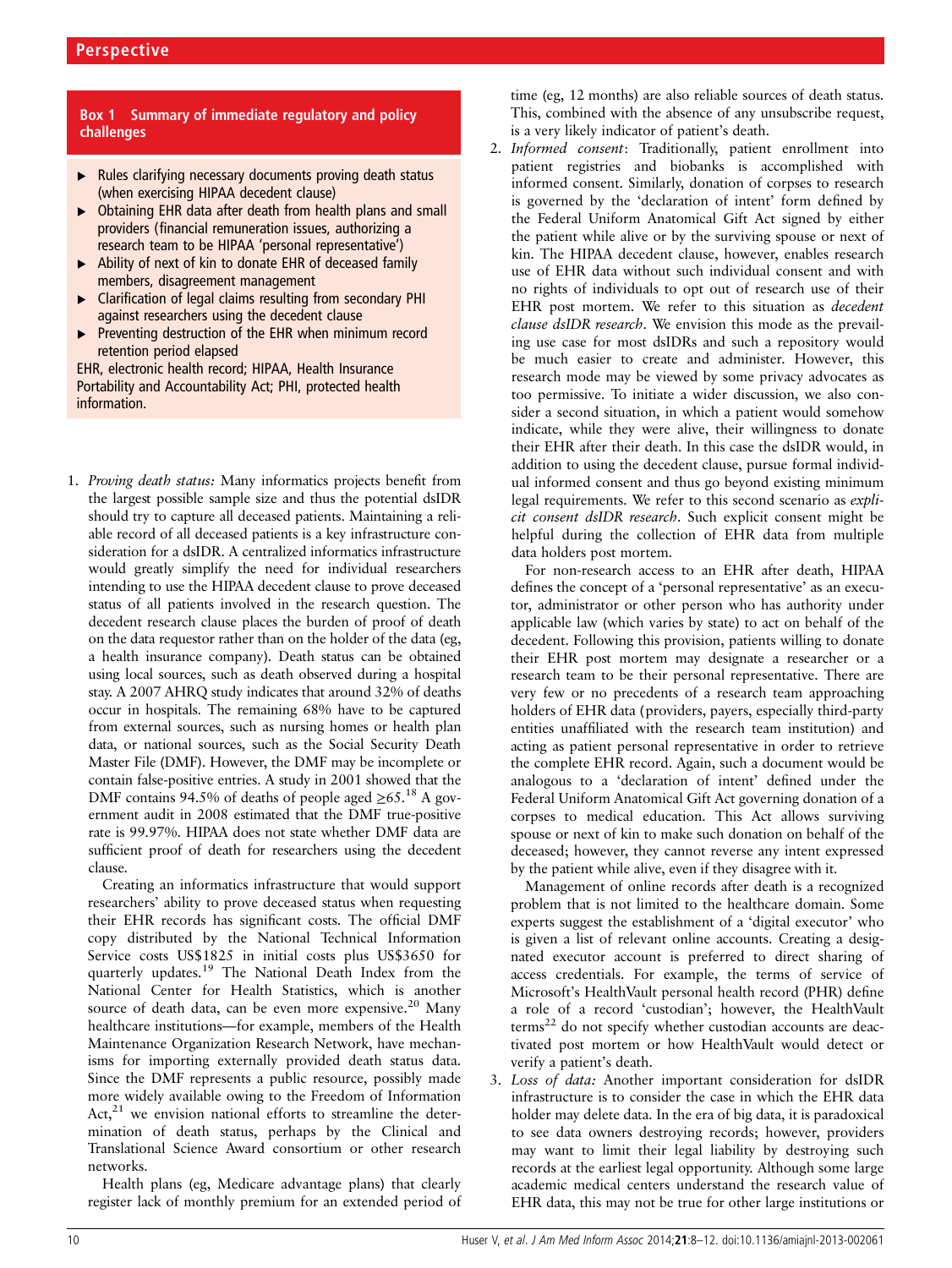small or rural providers. Minimum record-keeping requirements for EHRs vary by state and range between 5 and 20 years. After the January 2013 change to HIPAA, the ability to provide data to commercial entities is allowed 50 years after death. Some data holders may keep the data for potential use when the HIPAA limit of 50 years elapses, but others may destroy them. The regulator (Department of Health and Human Services) made clear that the 50-year boundary is not a recommended or mandatory retention period but simply a temporal privacy threshold. From a smallprovider perspective, lack of any EHR record activity for 5– 20 years (depending on the state) may be a reason to delete the whole EHR. Providers are not obliged to keep EHR records while the patient is alive. Neither are they motivated to seek the death status of all their patients.

We see a need for dsIDR researchers to advocate the value of EHR data and prevent such deletion. Another option is to use the patient as the transfer point of the data. The patient, while alive, would regularly import EHR data into a health record bank, a PHR or the dsIDR, and would be able to use a 'donate EHR' button. Post mortem, the data would be available for research use and no data would be lost because of deletion. In this situation the patient acts as an owner of a copy of the data. Inspection of the complete record before donation would clearly show how much primary and secondary private information it truly contains and can even express preference about the level of EHR donation (eg, diagnoses, laboratory results and medications but no clinical documents of a chosen type). We are limiting our focus on deceased patient data, but initiatives where patients can consent to continuous research use of their EHR data (during their life) in a clear opt-in fashion are relevant.<sup>23</sup>

- 4. Involvement of next of kin: Similar to donation of corpses, questions about involvement of surviving spouses or children may arise. On the one hand, in some research projects, surviving children may be benefactors from the outcome of any potential research that uses their deceased parent's data. On the other hand, next of kin or secondary PHI parties may want to limit the use of certain types of decedents' unstructured clinical documents. In the explicit consent dsIDR scenario, there are two possibilities. If the patient declared an intention to donate, this decision should probably be respected. Policy decisions arise only if such a declaration does not exist and not all involved parties agree on the level of EHR research donation. In the decedent clause research mode, technically no opt-out option is given to the patient or next of kin.
- 5. Patient adoption: Finally, there is no prior estimate or pilot study that would indicate what percentage of patients would be willing to make a post mortem donation of their EHR data. Different patient groups may have radically different rates of donation (eg, patients who are concerned about healthy or privacy versus patients with cancer, or high-burden or heritable disease). We believe that increasing public awareness of the research value of EHR data and increased discussion about privacy policies post mortem is necessary. The most integrative and transparent approach would be an explicit consent via a 'donate EHR button' in the PHR combined with a multiple-source approach for obtaining death status.

#### **CONCLUSION**

We believe that the dsIDR as a research piloting platform that does not require IRB review has significant value and the number of deceased patients is guaranteed to grow. Having an explicit approach that is transparent to research participants is

an ethical imperative. Whereas for living subjects the society has 'defaulted' to a position of tight control of EHR data, even when evidence of harm from research using EHR data is scant, this is not completely true for deceased patient data. The HIPAA decedent clause represents a powerful and underused research option that simplifies ethical review and increases research access to EHR data. Deceased status simplifies some of the ethical and privacy concerns, especially the ability to federate and integrate data from multiple sources. Creation of a formal informatics infrastructure for decedents' EHR data (based either on existing regulations or explicit consent) extends the portfolio of directly accessible tools available to clinical researchers and also contributes to the debate about privacy protection versus research benefits of IDRs, in general, and IRB review procedures of IDR-based research.

Acknowledgements We thank Laritza M Rodriguez for comments on a draft of this manuscript; Aaron Miller for supportive analyses of deceased patient ratios within an exemplary integrated data repository, and Simon Lin and John Hurdle for discussion comments.

Contributors VH initially drafted the idea of a deceased subject integrated data repository. Both authors (VH and JJC) jointly critically revised the final manuscript.

Funding This research was supported by the Intramural Research Program of the National Institutes of Health Clinical Center and the National Library of Medicine.

Competing interests VH and JJC are supported by the Intramural Research Program of the National Institutes of Health Clinical Center and the National Library of Medicine. The ideas and opinions expressed are those of the authors. The content of this publication does not necessarily reflect the views or policies of the US National Institutes of Health.

Provenance and peer review Not commissioned; externally peer reviewed.

#### **REFERENCES**

- Mackenzie SL, Wyatt MC, Schuff R, et al. Practices and perspectives on building integrated data repositories: results from a 2010 CTSA survey. J Am Med Inform Assoc 2012;19:e119–24.
- 2 Hripcsak G, Albers DJ. Next-generation phenotyping of electronic health records. J Am Med Inform Assoc 2013;20:117–21.
- 3 Greene SM, Reid RJ, Larson EB. Implementing the learning health system: from concept to action. Ann Intern Med 2012;157:207–10.
- 4 Murdoch Tb DAS. The inevitable application of big data to health care. JAMA 2013;309:1351–2.
- 5 Tannen RL, Weiner MG, Xie D. Use of primary care electronic medical record database in drug efficacy research on cardiovascular outcomes: comparison of database and randomised controlled trial findings. BMJ 2009;338:b81.
- 6 Neuhauser D, Morrissey M, Votruba M. Your human subjects review process: a road block or a competitive advantage? J Clinic Res Bioeth 2012;3:130.
- 7 Brothers KB, Clayton EW. "Human non-subjects research": privacy and compliance. Am J Bioeth 2010;10:15–17.
- 8 Columbia University: Research Data Explorer (RedX). [http://ps.columbia.edu/CERS/](http://ps.columbia.edu/CERS/toolkit-exploratory-research) [toolkit-exploratory-research](http://ps.columbia.edu/CERS/toolkit-exploratory-research)
- 9 Roden DM, Pulley JM, Basford MA, et al. Development of a large-scale deidentified DNA biobank to enable personalized medicine. Clin Pharmacol Ther 2008;84:362–9.
- 10 El Emam K, Jonker E, Arbuckle L, et al. A systematic review of re-identification attacks on health data. PloS One 2011;6:e28071.
- 11 Electronic Code of Federal Regulations: Title 45: §164.512 Uses and disclosures for which an authorization or opportunity to agree or object is not required. [http://www.](http://www.ecfr.gov/cgi-bin/retrieveECFR?SID=0c83756f3a487d6d70dd3232e084c0a0&n=45y1.0.1.3.78.5&r=SUBPART&ty=HTML#45:1.0.1.3.78.5.27.8) [ecfr.gov/cgi-bin/retrieveECFR?SID=0c83756f3a487d6d70dd3232e084c0a0&n=45y1.](http://www.ecfr.gov/cgi-bin/retrieveECFR?SID=0c83756f3a487d6d70dd3232e084c0a0&n=45y1.0.1.3.78.5&r=SUBPART&ty=HTML#45:1.0.1.3.78.5.27.8) [0.1.3.78.5&r=SUBPART&ty=HTML#45:1.0.1.3.78.5.27.8](http://www.ecfr.gov/cgi-bin/retrieveECFR?SID=0c83756f3a487d6d70dd3232e084c0a0&n=45y1.0.1.3.78.5&r=SUBPART&ty=HTML#45:1.0.1.3.78.5.27.8)
- 12 Healthcare Cost and Utilization Project (HCUP) Statistical Briefs. 2006. [http://www.ncbi.nlm.nih.gov/pubmed/21413206.](http://www.ncbi.nlm.nih.gov/pubmed/21413206)
- 13 CMS Chronic Condition Data Warehouse: Technical Guidance Documentation. [http://www.ccwdata.org/web/guest/technical-guidance-documentation.](http://www.ccwdata.org/web/guest/technical-guidance-documentation)
- 14 Office of Cilivil Rights: Guidance Regarding Methods for De-identification of PHI in Accordance with HIPAA. 2012. [http://www.hhs.gov/ocr/privacy/hipaa/understanding/](http://www.hhs.gov/ocr/privacy/hipaa/understanding/coveredentities/De-identification/hhs_deid_guidance.pdf) [coveredentities/De-i](http://www.hhs.gov/ocr/privacy/hipaa/understanding/coveredentities/De-identification/hhs_deid_guidance.pdf)dentifi[cation/hhs\\_deid\\_guidance.pdf.](http://www.hhs.gov/ocr/privacy/hipaa/understanding/coveredentities/De-identification/hhs_deid_guidance.pdf)
- 15 eRA Commons Overview. [http://era.nih.gov/about\\_era/overview\\_eRA.cfm](http://era.nih.gov/about_era/overview_eRA.cfm)
- 16 How Many People Have Ever Lived on Earth? [http://www.prb.org/Articles/2002/](http://www.prb.org/Articles/2002/HowManyPeopleHaveEverLivedonEarth.aspx) [HowManyPeopleHaveEverLivedonEarth.aspx.](http://www.prb.org/Articles/2002/HowManyPeopleHaveEverLivedonEarth.aspx)
- 17 Curtin C. Do living people outnumber the dead? Sci Am 2007;297:126.
- 18 Hill MA, Rosenwaike I. The social security administration's death master file: the completeness of death reporting at older ages. Soc Security Bull 2001;64:45.